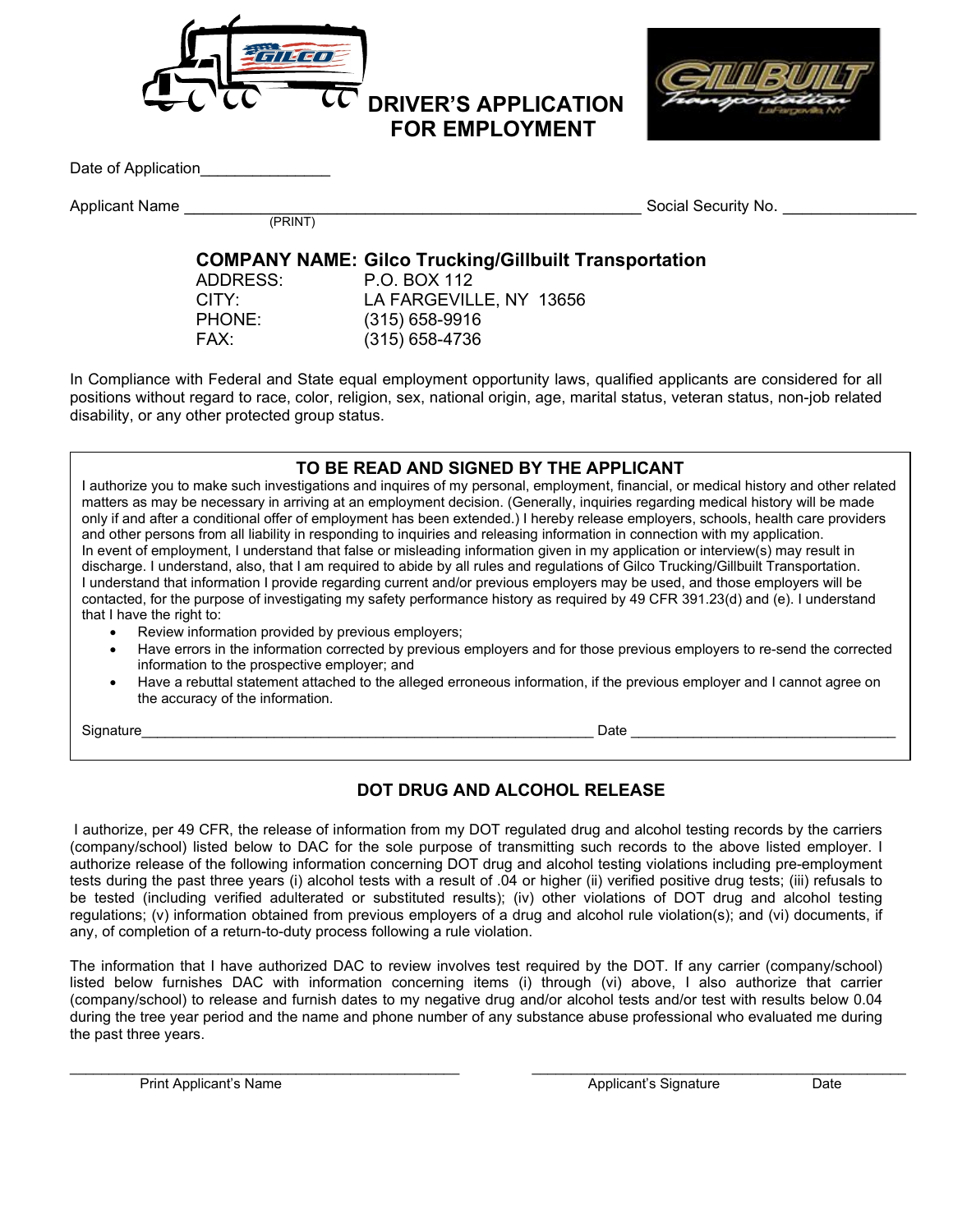# **APPLICANT TO COMPLETE**

(Answer **ALL** questions- please print)

| Position Applied For: ____________________________                                                                                                                                                                                                                                                                                   |                           |                                                         |                                          |
|--------------------------------------------------------------------------------------------------------------------------------------------------------------------------------------------------------------------------------------------------------------------------------------------------------------------------------------|---------------------------|---------------------------------------------------------|------------------------------------------|
| Name: Last First Middle Social Security No.                                                                                                                                                                                                                                                                                          |                           |                                                         |                                          |
|                                                                                                                                                                                                                                                                                                                                      |                           |                                                         |                                          |
| List your addresses of residency for the past 3 years.                                                                                                                                                                                                                                                                               |                           |                                                         |                                          |
| Current Address: Street                                                                                                                                                                                                                                                                                                              |                           | $\overline{City}$                                       |                                          |
|                                                                                                                                                                                                                                                                                                                                      |                           |                                                         |                                          |
| State                                                                                                                                                                                                                                                                                                                                | Zip Code                  | Cell Phone: <u>________________</u>                     |                                          |
| Previous                                                                                                                                                                                                                                                                                                                             |                           |                                                         |                                          |
| Addresses<br><b>Street</b>                                                                                                                                                                                                                                                                                                           | City                      | State & Zip code                                        | $\frac{1}{e}$ How Long: $\frac{1}{yr/m}$ |
|                                                                                                                                                                                                                                                                                                                                      |                           |                                                         |                                          |
| <b>Street</b>                                                                                                                                                                                                                                                                                                                        | City                      | State & Zip code How Long: VERTING                      |                                          |
| Street                                                                                                                                                                                                                                                                                                                               | City                      | State & Zip code <b>How Long:</b> $\frac{1}{y r f m o}$ |                                          |
|                                                                                                                                                                                                                                                                                                                                      |                           |                                                         |                                          |
| Do you have the legal right to work in the United States? ______________________                                                                                                                                                                                                                                                     |                           |                                                         |                                          |
|                                                                                                                                                                                                                                                                                                                                      |                           |                                                         |                                          |
| Have you worked for this company before? _____________What Division_________________________________                                                                                                                                                                                                                                 |                           |                                                         |                                          |
|                                                                                                                                                                                                                                                                                                                                      |                           |                                                         |                                          |
|                                                                                                                                                                                                                                                                                                                                      |                           |                                                         |                                          |
|                                                                                                                                                                                                                                                                                                                                      |                           |                                                         |                                          |
|                                                                                                                                                                                                                                                                                                                                      |                           |                                                         |                                          |
|                                                                                                                                                                                                                                                                                                                                      |                           |                                                         |                                          |
| Is there any reason you might be unable to perform the functions of the job for which you applied?                                                                                                                                                                                                                                   |                           |                                                         |                                          |
|                                                                                                                                                                                                                                                                                                                                      |                           |                                                         |                                          |
|                                                                                                                                                                                                                                                                                                                                      | <b>EMPLOYMENT HISTORY</b> |                                                         |                                          |
| All drivers, in order to drive interstate commerce must provide the following information on all employers during the preceding 3<br>years. List complete mailing address, street number, city, state, and zip code.                                                                                                                 |                           |                                                         |                                          |
| Applicants to drive a commercial motor vehicle <sup>*</sup> in intrastate or interstate commerce shall also provide an additional 7 years'<br>information on those employers for whom the applicant operated such vehicle.<br>(NOTE: List employers in reverse order starting with the most recent. Add another sheet if necessary.) |                           |                                                         |                                          |
| <b>EMPLOYER</b>                                                                                                                                                                                                                                                                                                                      |                           |                                                         | <b>DATE</b>                              |
| <b>NAME</b>                                                                                                                                                                                                                                                                                                                          |                           | <b>FROM</b><br>YR.<br>MO.                               | TO<br>MO.<br>YR.                         |
| <b>ADDRESS</b>                                                                                                                                                                                                                                                                                                                       |                           | POSITION HELD                                           |                                          |
| <b>CITY</b>                                                                                                                                                                                                                                                                                                                          | <b>STATE</b><br>ZIP       |                                                         |                                          |

| <b>CONTACT PERSON</b>                             | <b>PHONE NUMBER</b> | REASON FOR LEAVING                                                                                                       |
|---------------------------------------------------|---------------------|--------------------------------------------------------------------------------------------------------------------------|
| WERE YOU SUBJECT TO THE FMCSRs ** WHILE EMPLOYED? | <b>YES</b> NO       | <b>YES</b><br>MAY WE CONTACT YOUR CURRENT EMPLOYER?<br><b>INC</b>                                                        |
|                                                   |                     | WAS YOUR JOB DESIGNATED AS A SAFETY-SENSITIVE FUNCTION IN ANY DOT-REGULATED MODE SUBJECT TO THE DRUG AND ALCOHOL TESTING |
| REQUIREMENTS OF 49 CFR PART 40?<br><b>YES</b>     | <b>NC</b>           |                                                                                                                          |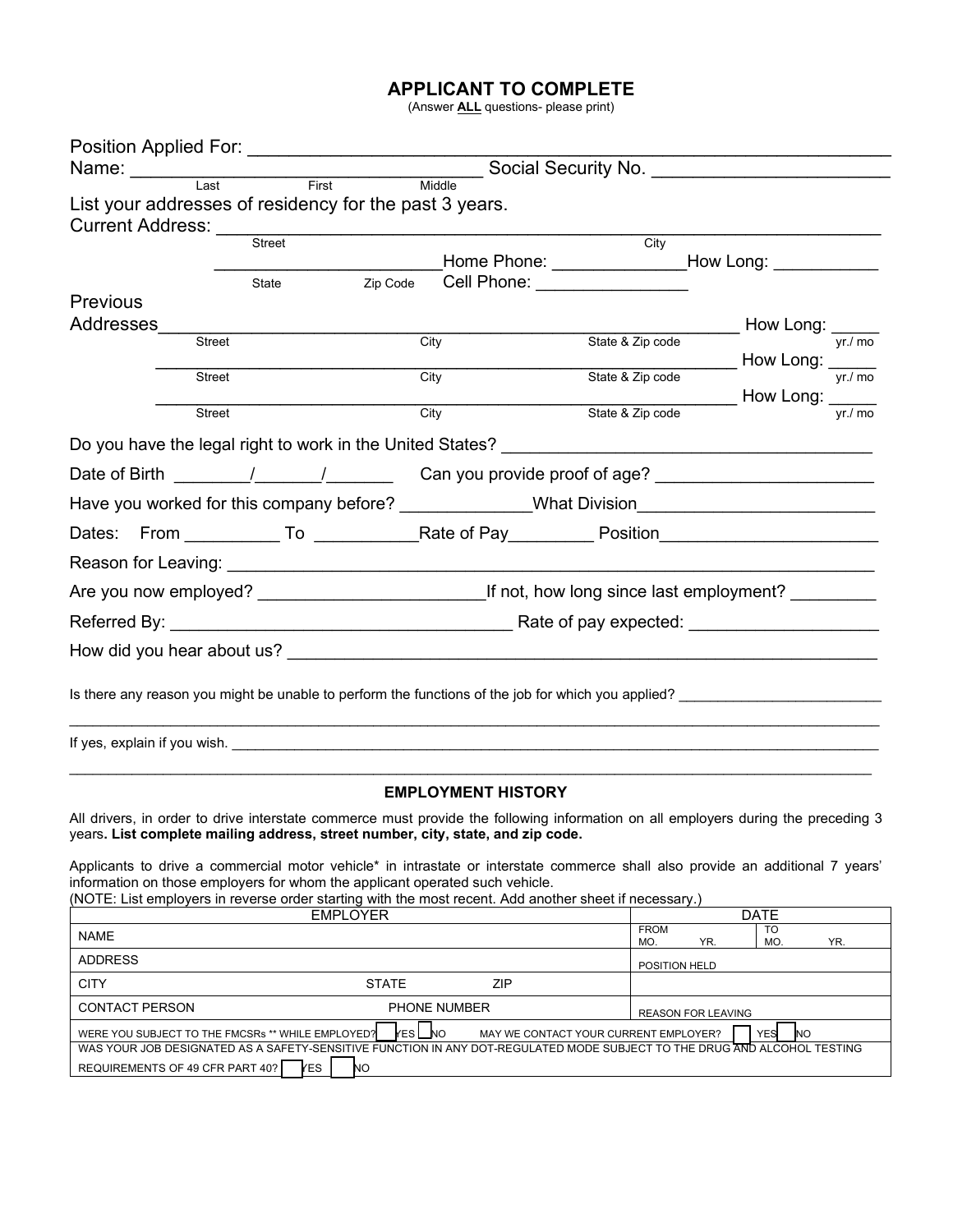## **EMPLOYMENT HISTORY (continued)**

|                                                                                                                          | <b>EMPLOYER</b>         |                                       |                           | <b>DATE</b>      |
|--------------------------------------------------------------------------------------------------------------------------|-------------------------|---------------------------------------|---------------------------|------------------|
| <b>NAME</b>                                                                                                              |                         |                                       | <b>FROM</b><br>YR.<br>MO. | TO<br>YR.<br>MO. |
| <b>ADDRESS</b>                                                                                                           |                         |                                       | POSITION HELD             |                  |
| <b>CITY</b>                                                                                                              | <b>STATE</b>            | <b>ZIP</b>                            |                           |                  |
| <b>CONTACT PERSON</b>                                                                                                    | <b>PHONE NUMBER</b>     |                                       | <b>REASON FOR LEAVING</b> |                  |
| WERE YOU SUBJECT TO THE FMCSRs ** WHILE EMPLOYED?                                                                        | <b>PESI NO</b>          | MAY WE CONTACT YOUR CURRENT EMPLOYER? |                           | <b>YES</b><br>NO |
| WAS YOUR JOB DESIGNATED AS A SAFETY-SENSITIVE FUNCTION IN ANY DOT-REGULATED MODE SUBJECT TO THE DRUG AND ALCOHOL TESTING |                         |                                       |                           |                  |
| REQUIREMENTS OF 49 CFR PART 40?                                                                                          | <b>YES</b><br><b>NO</b> |                                       |                           |                  |

| <b>EMPLOYER</b>                                                                                                          |                                       |                           | <b>DATE</b>             |
|--------------------------------------------------------------------------------------------------------------------------|---------------------------------------|---------------------------|-------------------------|
| <b>NAME</b>                                                                                                              |                                       | <b>FROM</b><br>YR.<br>MO. | <b>TO</b><br>YR.<br>MO. |
| <b>ADDRESS</b>                                                                                                           |                                       | POSITION HELD             |                         |
| <b>CITY</b><br><b>STATE</b>                                                                                              | ZIP                                   |                           |                         |
| <b>CONTACT PERSON</b><br><b>PHONE NUMBER</b>                                                                             |                                       | <b>REASON FOR LEAVING</b> |                         |
| <b>YES</b><br>WERE YOU SUBJECT TO THE FMCSRs ** WHILE EMPLOYED?<br><b>NO</b>                                             | MAY WE CONTACT YOUR CURRENT EMPLOYER? |                           | <b>IYES</b><br>NΟ       |
| WAS YOUR JOB DESIGNATED AS A SAFETY-SENSITIVE FUNCTION IN ANY DOT-REGULATED MODE SUBJECT TO THE DRUG AND ALCOHOL TESTING |                                       |                           |                         |
| REQUIREMENTS OF 49 CFR PART 40?<br>IYES<br>NО                                                                            |                                       |                           |                         |

|                                                                                                                          | <b>EMPLOYER</b>         |                                       |                    |                           | <b>DATE</b>      |     |
|--------------------------------------------------------------------------------------------------------------------------|-------------------------|---------------------------------------|--------------------|---------------------------|------------------|-----|
| <b>NAME</b>                                                                                                              |                         |                                       | <b>FROM</b><br>MO. | YR.                       | TO<br><b>MO</b>  | YR. |
| <b>ADDRESS</b>                                                                                                           |                         |                                       | POSITION HELD      |                           |                  |     |
| <b>CITY</b>                                                                                                              | <b>STATE</b>            | ZIP                                   |                    |                           |                  |     |
| <b>CONTACT PERSON</b>                                                                                                    | PHONE NUMBER            |                                       |                    | <b>REASON FOR LEAVING</b> |                  |     |
| WERE YOU SUBJECT TO THE FMCSRs ** WHILE EMPLOYED?                                                                        | <b>YES</b><br><b>NO</b> | MAY WE CONTACT YOUR CURRENT EMPLOYER? |                    |                           | <b>YES</b><br>NО |     |
| WAS YOUR JOB DESIGNATED AS A SAFETY-SENSITIVE FUNCTION IN ANY DOT-REGULATED MODE SUBJECT TO THE DRUG AND ALCOHOL TESTING |                         |                                       |                    |                           |                  |     |
| REQUIREMENTS OF 49 CFR PART 40 <sup>'</sup> LAFES                                                                        | <b>NO</b>               |                                       |                    |                           |                  |     |

|                                                                                                                                                                           | <b>EMPLOYER</b>    |                                       |                           | <b>DATE</b>             |
|---------------------------------------------------------------------------------------------------------------------------------------------------------------------------|--------------------|---------------------------------------|---------------------------|-------------------------|
| <b>NAME</b>                                                                                                                                                               |                    |                                       | <b>FROM</b><br>YR.<br>MO. | TO<br>YR.<br>MO         |
| <b>ADDRESS</b>                                                                                                                                                            |                    |                                       | <b>POSITION HELD</b>      |                         |
| <b>CITY</b>                                                                                                                                                               | <b>STATE</b>       | <b>ZIP</b>                            |                           |                         |
| <b>CONTACT PERSON</b>                                                                                                                                                     | PHONE NUMBER       |                                       | <b>REASON FOR LEAVING</b> |                         |
| WERE YOU SUBJECT TO THE FMCSRs ** WHILE EMPLOYED?                                                                                                                         | <b>YESI</b><br>-NO | MAY WE CONTACT YOUR CURRENT EMPLOYER? |                           | <b>NO</b><br><b>YES</b> |
| WAS YOUR JOB DESIGNATED AS A SAFETY-SENSITIVE FUNCTION IN ANY DOT-REGULATED MODE SUBJECT TO THE DRUG AND ALCOHOL TESTING<br>REQUIREMENTS OF 49 CFR PART 40?<br><b>YES</b> | NO.                |                                       |                           |                         |

|                                                   | <b>EMPLOYER</b>                                                                                                          |                                       |                    |                           | <b>DATE</b> |     |
|---------------------------------------------------|--------------------------------------------------------------------------------------------------------------------------|---------------------------------------|--------------------|---------------------------|-------------|-----|
| <b>NAME</b>                                       |                                                                                                                          |                                       | <b>FROM</b><br>MO. | YR.                       | TO<br>MO    | YR. |
| <b>ADDRESS</b>                                    |                                                                                                                          |                                       | POSITION HELD      |                           |             |     |
| <b>CITY</b>                                       | <b>STATE</b>                                                                                                             | ZIP                                   |                    |                           |             |     |
| <b>CONTACT PERSON</b>                             | <b>PHONE NUMBER</b>                                                                                                      |                                       |                    | <b>REASON FOR LEAVING</b> |             |     |
| WERE YOU SUBJECT TO THE FMCSRs ** WHILE EMPLOYED? | YESI<br><b>INO</b>                                                                                                       | MAY WE CONTACT YOUR CURRENT EMPLOYER? |                    |                           | YES         | NO. |
|                                                   | WAS YOUR JOB DESIGNATED AS A SAFETY-SENSITIVE FUNCTION IN ANY DOT-REGULATED MODE SUBJECT TO THE DRUG AND ALCOHOL TESTING |                                       |                    |                           |             |     |
| REQUIREMENTS OF 49 CFR PART 40?                   | <b>YES</b><br><b>NO</b>                                                                                                  |                                       |                    |                           |             |     |

• \* Includes vehicles having a GVWR of 26,001 lbs. or more, vehicles designated to transport 15 or more passengers, or any size vehicle used to transport hazardous materials in a quantity requiring placarding.

<sup>•</sup> \*\* The Federal Motor Carrier Safety Regulations (FMCSRs) apply to anyone operating a motor vehicle on a highway in interstate commerce to transport passengers or property when the vehicle: (1) weighs or has a GVWR of 10,001 pounds or more, (2) is designated or used to transport 9 or more passengers. OR (3) is of any size and is used in the transport of hazardous materials in a quantity requiring placarding.